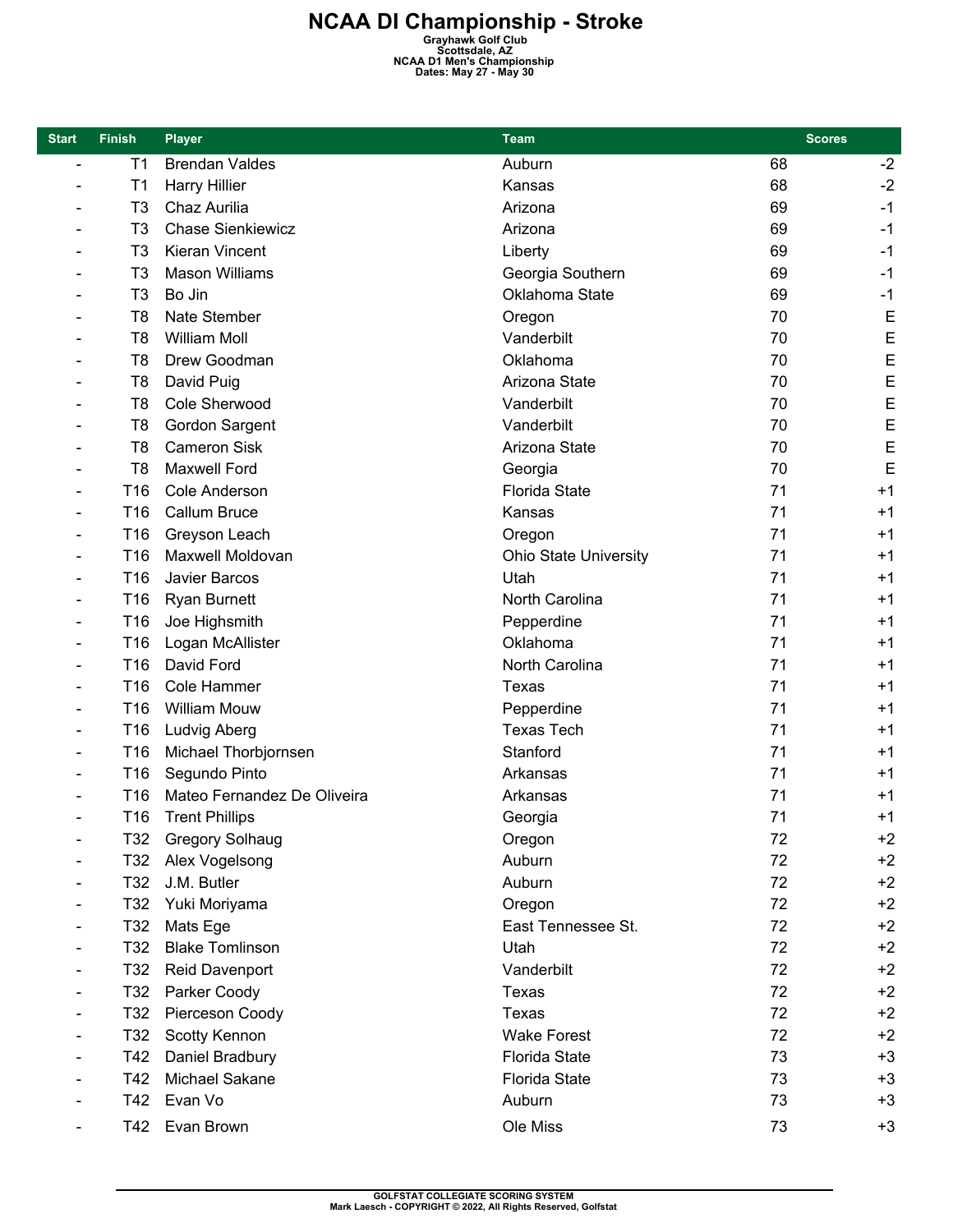| <b>Start</b>                 | <b>Finish</b> | <b>Player</b>             | <b>Team</b>                  | <b>Scores</b> |      |
|------------------------------|---------------|---------------------------|------------------------------|---------------|------|
| $\overline{\phantom{a}}$     | T42           | Luke Kluver               | Kansas                       | 73            | $+3$ |
|                              | T42           | Cole Ponich               | <b>Brigham Young</b>         | 73            | $+3$ |
|                              | T42           | <b>Tyson Shelley</b>      | <b>Brigham Young</b>         | 73            | $+3$ |
| $\qquad \qquad \blacksquare$ | T42           | Jonathan Yaun             | Liberty                      | 73            | $+3$ |
|                              | T42           | <b>Wilson Andress</b>     | Georgia Southern             | 73            | $+3$ |
|                              | T42           | Ben Lorenz                | Oklahoma                     | 73            | $+3$ |
|                              | T42           | Aman Gupta                | Oklahoma State               | 73            | $+3$ |
|                              | T42           | <b>Preston Summerhays</b> | Arizona State                | 73            | $+3$ |
|                              | T42           | Eugenio Lopez-Chacarra    | Oklahoma State               | 73            | $+3$ |
|                              | T42           | Chris Gotterup            | Oklahoma                     | 73            | $+3$ |
|                              | T42           | <b>Austin Greaser</b>     | North Carolina               | 73            | $+3$ |
| $\blacksquare$               | T42           | Ryan Gerard               | North Carolina               | 73            | $+3$ |
|                              | T42           | <b>Baard Skogen</b>       | <b>Texas Tech</b>            | 73            | $+3$ |
|                              | T42           | <b>Karl Vilips</b>        | Stanford                     | 73            | $+3$ |
|                              | T42           | <b>Bartley Forrester</b>  | Georgia Tech                 | 73            | $+3$ |
|                              | T42           | Christo Lamprecht         | Georgia Tech                 | 73            | $+3$ |
| $\qquad \qquad \blacksquare$ | T62           | Thomas Giroux *           | Oakland                      | 74            | $+4$ |
| $\blacksquare$               | T62           | RJ Manke *                | Washington                   | 74            | $+4$ |
|                              | T62           | Sarut Vongchaisit         | Ole Miss                     | 74            | $+4$ |
|                              | T62           | Sam Sommerhauser          | Arizona                      | 74            | $+4$ |
|                              | T62           | Ben Sigel                 | Kansas                       | 74            | $+4$ |
|                              | T62           | Frederik Kjettrup         | <b>Florida State</b>         | 74            | $+4$ |
| $\qquad \qquad \blacksquare$ | T62           | Jackson Suber             | Ole Miss                     | 74            | $+4$ |
| $\blacksquare$               | T62           | Johnny Walker             | Arizona                      | 74            | $+4$ |
|                              | T62           | <b>Isaac Simmons</b>      | Liberty                      | 74            | $+4$ |
|                              | T62           | Adam Wallin               | <b>Ohio State University</b> | 74            | $+4$ |
|                              | T62           | <b>Carson Lundell</b>     | <b>Brigham Young</b>         | 74            | $+4$ |
|                              | T62           | <b>Austin Duncan</b>      | Liberty                      | 74            | $+4$ |
|                              | T62           | Kieron van Wyk            | College of Charleston        | 74            | $+4$ |
|                              | T62           | Harrison Ott              | Vanderbilt                   | 74            | $+4$ |
|                              | T62           | <b>Brian Stark</b>        | Oklahoma State               | 74            | +4   |
|                              | T62           | Yuxin Lin                 | Florida                      | 74            | $+4$ |
|                              | T62           | Phichaksn Maichon         | Texas A&M                    | 74            | $+4$ |
|                              | T62           | Daniel Rodrigues          | Texas A&M                    | 74            | $+4$ |
|                              | T62           | Julian Perico             | Arkansas                     | 74            | $+4$ |
|                              | T62           | Ben Van Wyk               | Georgia                      | 74            | +4   |
|                              | T82           | <b>Ben Carberry</b>       | East Tennessee St.           | 75            | $+5$ |
|                              | T82           | Algot Kleen               | East Tennessee St.           | 75            | $+5$ |
|                              | T82           | Owen Avrit                | Oregon                       | 75            | $+5$ |
|                              | T82           | Cody Carroll              | North Florida                | 75            | $+5$ |
|                              | T82           | Run Youprayong            | South Florida                | 75            | $+5$ |
|                              | T82           | Albin Bergstrom           | South Florida                | 75            | $+5$ |
|                              | T82           | <b>Archie Davies</b>      | East Tennessee St.           | 75            | +5   |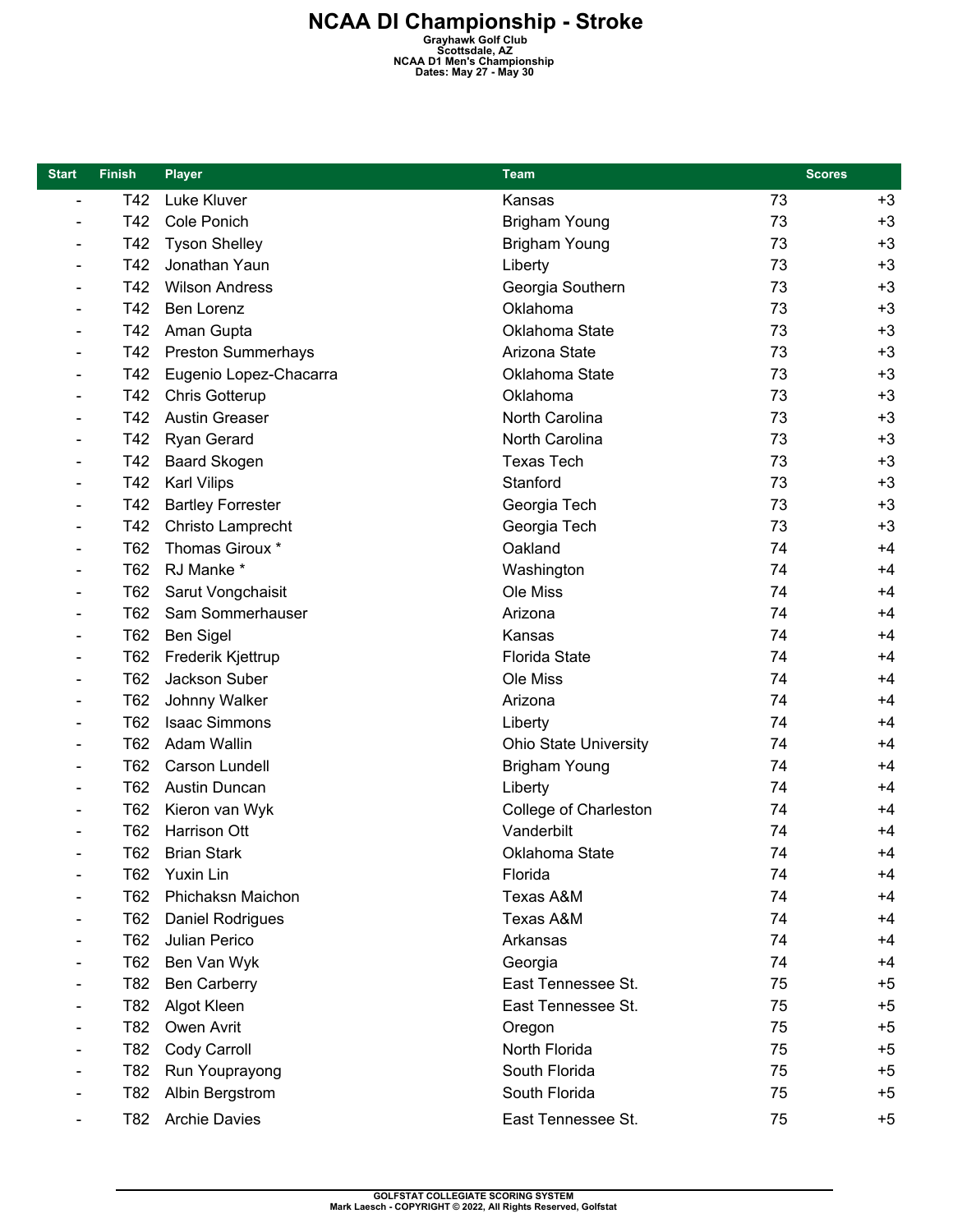| <b>Start</b>                 | <b>Finish</b>    | Player                  | <b>Team</b>                  | <b>Scores</b> |      |
|------------------------------|------------------|-------------------------|------------------------------|---------------|------|
| $\overline{\phantom{a}}$     | T82              | David Timmins           | <b>Brigham Young</b>         | 75            | $+5$ |
| $\blacksquare$               | T82              | Carson Barry *          | Oregon State                 | 75            | $+5$ |
| $\qquad \qquad \blacksquare$ | T82              | <b>Tristan Mandur</b>   | Utah                         | 75            | $+5$ |
| $\overline{\phantom{0}}$     | T82              | Evans Lewis *           | South Carolina               | 75            | $+5$ |
| $\qquad \qquad \blacksquare$ | T82              | <b>Nevill Ruiter</b>    | College of Charleston        | 75            | $+5$ |
| $\overline{\phantom{0}}$     | T82              | Peter Fountain          | North Carolina               | 75            | $+5$ |
| $\overline{\phantom{0}}$     | T82              | John Dubois             | Florida                      | 75            | $+5$ |
| $\qquad \qquad \blacksquare$ | T82              | <b>Sandy Scott</b>      | <b>Texas Tech</b>            | 75            | $+5$ |
|                              | T82              | Fred Biondi             | Florida                      | 75            | $+5$ |
| $\qquad \qquad$              | T82              | Ethan Ng                | Stanford                     | 75            | $+5$ |
| $\overline{\phantom{0}}$     | T82              | <b>William Paysse</b>   | Texas A&M                    | 75            | $+5$ |
| $\qquad \qquad \blacksquare$ | T82              | Michael Brennan         | <b>Wake Forest</b>           | 75            | $+5$ |
| $\qquad \qquad \blacksquare$ | T101             | Carson Bacha            | Auburn                       | 76            | $+6$ |
| $\qquad \qquad \blacksquare$ | T101             | Jack Gnam               | Ole Miss                     | 76            | $+6$ |
| $\qquad \qquad \blacksquare$ | T101             | <b>Brett Roberts</b>    | <b>Florida State</b>         | 76            | $+6$ |
| $\qquad \qquad \blacksquare$ | T101             | <b>William Duquette</b> | Kansas                       | 76            | $+6$ |
| Ξ.                           | T101             | lan Peng                | South Florida                | 76            | $+6$ |
| $\blacksquare$               | T101             | Jackson Chandler        | <b>Ohio State University</b> | 76            | $+6$ |
| $\qquad \qquad \blacksquare$ | T101             | Max Brenchley           | <b>Brigham Young</b>         | 76            | $+6$ |
| $\qquad \qquad \blacksquare$ | T101             | Hogan Ingram            | Georgia Southern             | 76            | $+6$ |
| $\overline{\phantom{0}}$     | T101             | <b>Nick Gabrelcik</b>   | North Florida                | 76            | $+6$ |
| $\overline{\phantom{0}}$     | T101             | Adrian Vagberg *        | <b>VCU</b>                   | 76            | $+6$ |
| $\qquad \qquad \blacksquare$ | T101             | <b>Patrick Welch</b>    | Oklahoma                     | 76            | $+6$ |
| -                            | T101             | Joey Vrzich             | Pepperdine                   | 76            | $+6$ |
| -                            | T101             | Derek Hitchner          | Pepperdine                   | 76            | $+6$ |
| $\qquad \qquad \blacksquare$ | T101             | Quentin Debove          | Florida                      | 76            | $+6$ |
| $\qquad \qquad \blacksquare$ | T101             | Dylan Menante           | Pepperdine                   | 76            | $+6$ |
| $\overline{\phantom{0}}$     | T101             | <b>Connor Howe</b>      | Georgia Tech                 | 76            | $+6$ |
| $\qquad \qquad \blacksquare$ | T101             | <b>Travis Vick</b>      | Texas                        | 76            | $+6$ |
|                              | T101             | Ross Steelman           | Georgia Tech                 | 76            | $+6$ |
|                              | T101             | <b>Barclay Brown</b>    | Stanford                     | 76            | $+6$ |
| $\qquad \qquad \blacksquare$ | T <sub>101</sub> | <b>Buck Brumlow</b>     | Georgia                      | 76            | $+6$ |
| $\qquad \qquad \blacksquare$ | T121             | Sam Nicholson           | South Florida                | 77            | $+7$ |
|                              | T121             | Davis Lee               | North Florida                | 77            | $+7$ |
|                              | T121             | <b>Brantley Baker</b>   | Georgia Southern             | 77            | $+7$ |
|                              | T121             | Zach Reuland            | College of Charleston        | 77            | $+7$ |
|                              | T121             | Ben Carr                | Georgia Southern             | 77            | $+7$ |
|                              | T121             | Jose Luis Ballester     | Arizona State                | 77            | $+7$ |
|                              | T121             | Mason Andersen          | Arizona State                | 77            | $+7$ |
|                              | T121             | Henry Shimp             | Stanford                     | 77            | $+7$ |
|                              | T121             | Mason Nome              | Texas                        | 77            | $+7$ |
|                              | T121             | Sam Bennett             | Texas A&M                    | 77            | $+7$ |
|                              | T131             | Zack Byers *            | Gardner-Webb                 | 78            | +8   |
|                              | T131             | <b>Kye Meeks</b>        | Ole Miss                     | 78            | $+8$ |